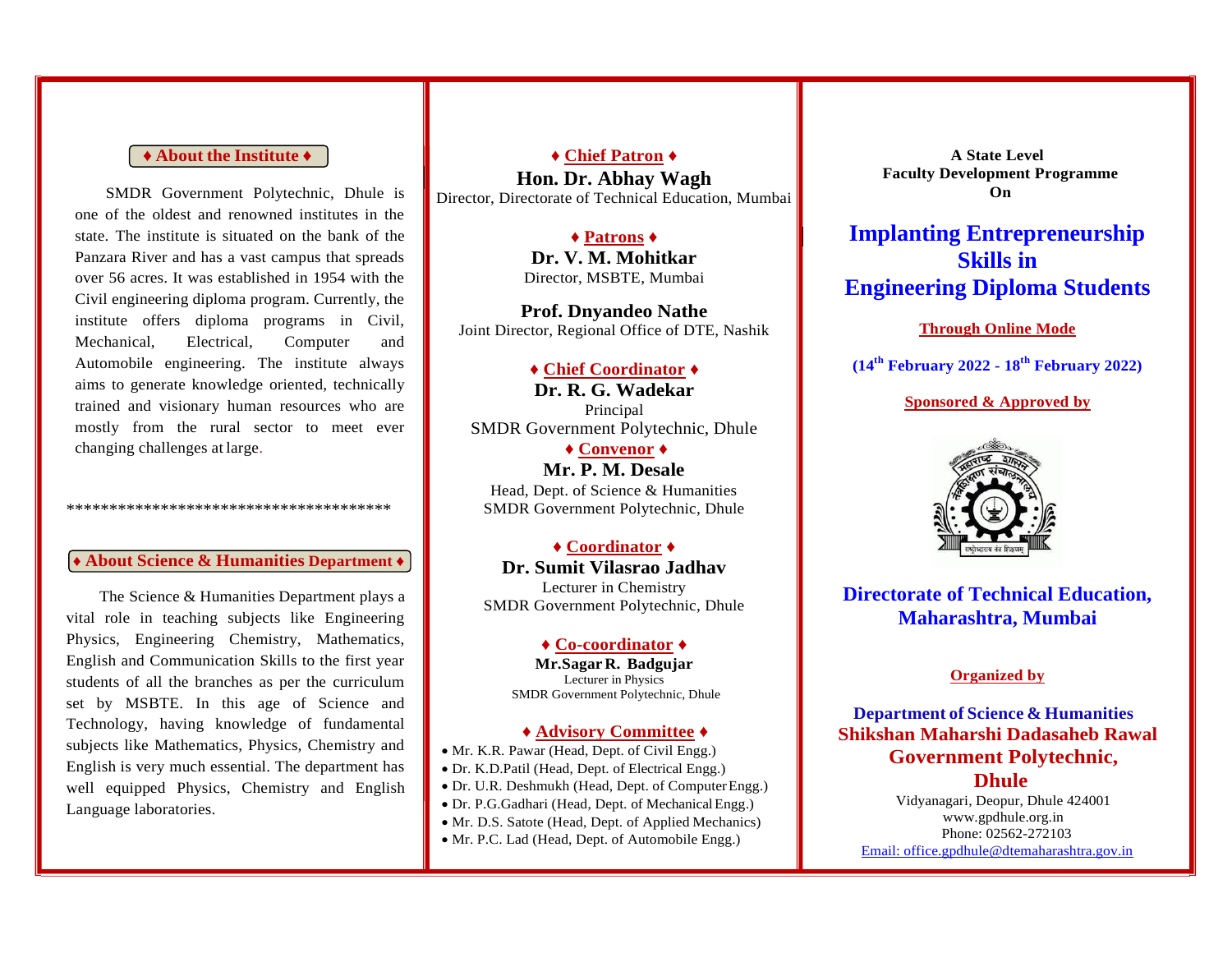#### **♦ About the course ♦**

This Faculty Development Program (FDP) is designed to train and develop Polytechnic Faculties in the area of entrepreneurship, innovation and incubation in which they can act as resource people in guiding and motivating students to take up entrepreneurial careers.

Entrepreneurship is considered to be a solution for generating employment opportunities, creating wealth and providing new products or services.

The outcome of the FDP is likely to enhance the entrepreneurial knowledge which would boost the practicing skills of the Faculty Members/Teachers, who, in turn, can apply them for linking classroom teaching for motivating the students towards entrepreneurial career.

### **♦ Course Contents ♦**

- Basics of Entrepreneurship
- Design Thinking
- Opportunity Identification
- Market Survey
- Competitor Analysis
- Financial Set up and Funding Sources
- Case Studies of Successful Start ups
- Legal Compliances
- Patents and IPR

**♦ Registration ♦**

Email the duly filled registration form attached herewith to sviadhav84@gmail.com or kindly WhatsApp to 9823167494.

## **♦ Who Can Attend ♦**

- The course is multidisciplinary; Full time faculty members from Government/Aided Polytechnics across Maharashtra are eligible for Registration.
- **There is NO course Registration Fees.**

## **♦ Important Dates ♦**

- **Last Date of Registration: 11th Feb 2022**
- **Intimation of Selection : 12 th Feb 2022**
- **Commencement of Course: 14th Feb 2022**

### **♦ About Conduction of Training Program ♦**

- The FDP will be conducted through online mode. Attending all the sessions and submitting all the feedback forms (Google Form) by the participants is mandatory.
- At the end of/during the session, attendance cum feedback link will be posted in a message box of Google Meet.
- 80% attendance throughout the FDP will be mandatory to get the E-Certificate.
- After confirmation of registration, link of WhatsApp group will be mailed to respective participant's registered mail id for further communication from the organizing team.
- Session links will be posted in the FDP WhatsApp group.

## **♦ Resource People ♦**

Experts from reputed Institutes like, NITTTR, CSIR (MHRD, GOI), North Maharashtra University, Government Engineering and Polytechnic Institutes, Industry Professionals will address the programme.

**♦ Organizing Committee ♦**

- **Mrs. V. V. Borkar** (Lecturer in Mathematics)
- **Mr. S. P. Jaware** (Lecturer in English)
- **Mr. D. A. Deore** (Lecturer in English)
- **Mr. S. P. Arutwar** (Lecturer in Computer Engg.)
- **Mr. S. P. Salunkhe** (Lecturer in Mechanical Engg.)

## **♦ Address for Correspondence ♦**

## **♦ Coordinator♦**

**Dr. Sumit Vilasrao Jadhav** Lecturer in Chemistry, SMDR Government Polytechnic, Dhule Mobile: +91-9823167494

Email ID: [svjadhav84@gmail.com](mailto:svjadhav84@gmail.com)

**Department of Science & Humanities Shikshan Maharshi Dadasaheb Rawal Government Polytechnic, Dhule**